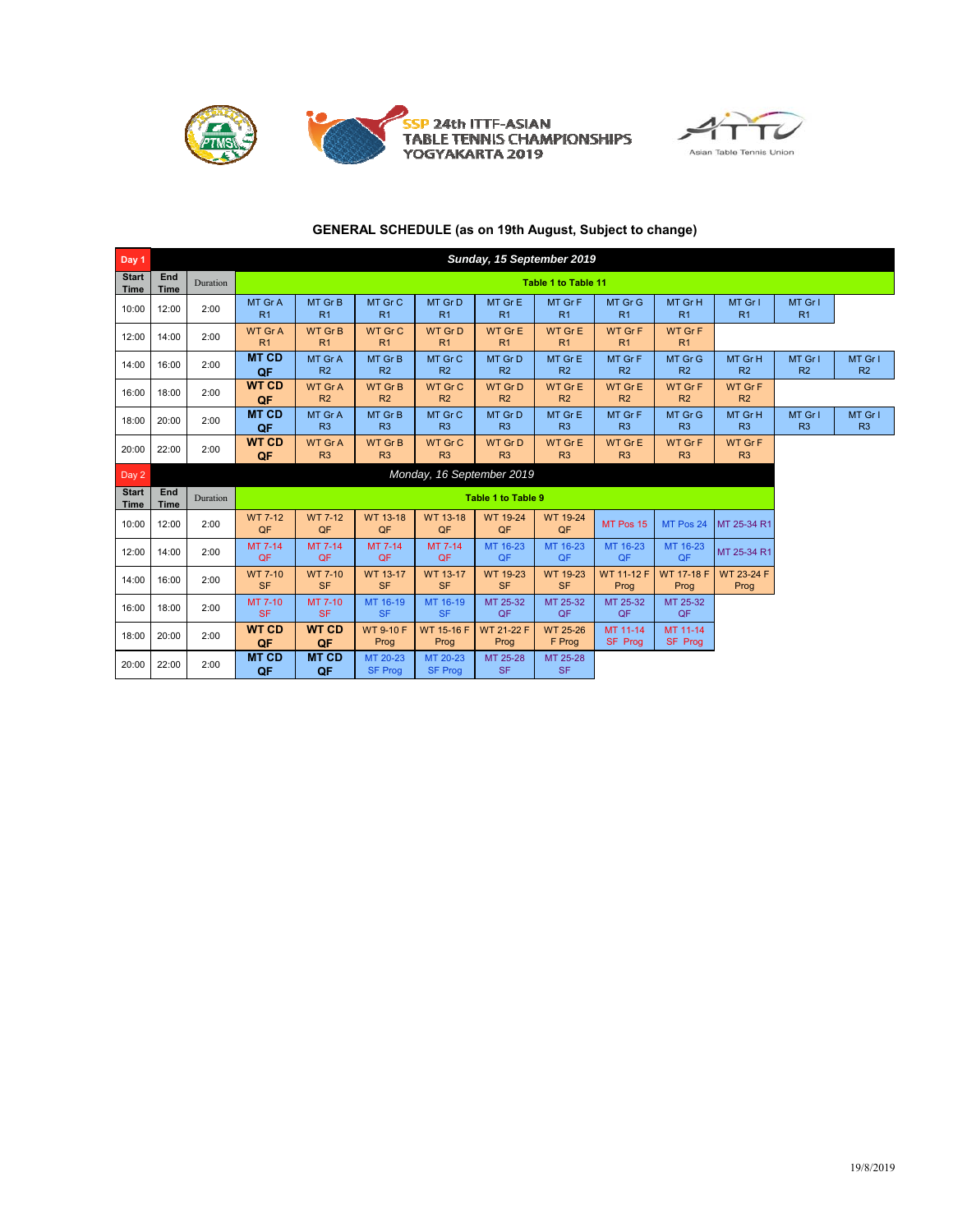



## SSP 24th ITTF-ASIAN<br>TABLE TENNIS CHAMPIONSHIPS<br>YOGYAKARTA 2019



|                  | Day 3                         |                    |          |                             |                             |                             |                                   | Tuesday, 17 September 2019   |                             |                                                                                                                                                                          |                                          |                             |                             |
|------------------|-------------------------------|--------------------|----------|-----------------------------|-----------------------------|-----------------------------|-----------------------------------|------------------------------|-----------------------------|--------------------------------------------------------------------------------------------------------------------------------------------------------------------------|------------------------------------------|-----------------------------|-----------------------------|
|                  | <b>Start</b><br><b>Time</b>   | End<br><b>Time</b> | Duration | Table 1                     | Table 2 to Table 9          |                             |                                   |                              |                             |                                                                                                                                                                          |                                          |                             |                             |
| On time          | 10:00                         | 12:00              | 2:00     | WT CD SF<br>(TV)            | <b>WT CD</b><br>5/8         | <b>WT CD</b><br>5/8         | <b>WT 1st Div</b><br><b>Final</b> | WT 13-14<br>F                | WT 19-20<br>F               | Prog                                                                                                                                                                     | MT 29-32 SF MT 29-32 SF MT 33-34<br>Prog | Prog                        |                             |
| <b>Follow</b> by | 12:00                         | 14:00              | 2:00     | <b>WT CD SF</b><br>(TV)     |                             | MT CD $5/8$ MT CD $5/8$     | <b>MT 1st Div</b><br><b>Final</b> | MT 16-17<br>F.               | MT 25-26<br>F               |                                                                                                                                                                          |                                          |                             |                             |
|                  | 14:00                         | 16:00              | 2:00     | MT 9-10 F<br>Prog           | MT 11-12 F<br>Prog          | MT 13-14<br>F.<br>Prog      | MT 18-19 F<br>Prog                | MT 20-21 F<br>Prog           | MT 22-23 F<br>Prog          | MT 27-28 F<br>Prog                                                                                                                                                       | MT 29-30<br>Prog                         | F MT 31-32 F<br>Prog        |                             |
|                  | 16:00                         | 16:30              | 0:30     | XD <sub>R1</sub><br>(1/64)  | XD <sub>R1</sub><br>(1/64)  | XD <sub>R1</sub><br>(1/64)  | XD <sub>R1</sub><br>(1/64)        | XD <sub>R1</sub><br>(1/64)   | XD <sub>R1</sub><br>(1/64)  | XD <sub>R1</sub><br>(1/64)                                                                                                                                               | XD <sub>R1</sub><br>(1/64)               |                             |                             |
|                  | 16:30                         | 17:00              | 0:30     | XD <sub>R1</sub><br>(1/64)  | XD <sub>R1</sub><br>(1/64)  | XD <sub>R1</sub><br>(1/64)  | XD <sub>R1</sub><br>(1/64)        | XD <sub>R1</sub><br>(1/64)   | XD <sub>R1</sub><br>(1/64)  | XD <sub>R1</sub><br>(1/64)                                                                                                                                               | XD <sub>R1</sub><br>(1/64)               |                             |                             |
|                  | 17:00                         | 17:30              | 0:30     | XD <sub>R2</sub><br>(1/32)  | XD <sub>R2</sub><br>(1/32)  | XD <sub>R2</sub><br>(1/32)  | XD <sub>R2</sub><br>(1/32)        | XD <sub>R2</sub><br>(1/32)   | XD <sub>R2</sub><br>(1/32)  | XD <sub>R2</sub><br>(1/32)                                                                                                                                               | XD <sub>R2</sub><br>(1/32)               |                             |                             |
|                  | 17:30                         | 18:00              | 0:30     | XD <sub>R2</sub><br>(1/32)  | XD <sub>R2</sub><br>(1/32)  | XD <sub>R2</sub><br>(1/32)  | XD <sub>R2</sub><br>(1/32)        | XD <sub>R2</sub><br>(1/32)   | XD <sub>R2</sub><br>(1/32)  | XD <sub>R2</sub><br>(1/32)                                                                                                                                               | XD <sub>R2</sub><br>(1/32)               |                             |                             |
|                  | 18:00                         | 19:00              | 1:00     |                             | <b>BREAK</b>                |                             |                                   |                              |                             |                                                                                                                                                                          |                                          |                             |                             |
| On time          | 19:00                         | 21:00              | 2:00     | <b>WT CD Final</b><br>(TV)  |                             |                             |                                   |                              |                             |                                                                                                                                                                          |                                          |                             |                             |
| <b>Follow</b> by | 21:00                         | 21:30              | 0:30     |                             | <b>Award Ceremony</b>       |                             |                                   |                              |                             |                                                                                                                                                                          |                                          |                             |                             |
|                  | Day 4<br><b>Start</b><br>Time | End<br><b>Time</b> | Duration |                             |                             |                             |                                   | Wednesday, 18 September 2019 | Table 1 to table 11         |                                                                                                                                                                          |                                          |                             |                             |
| On time          | 10:00                         | 12:00              | 2:00     | <b>MT CD</b><br><b>SF</b>   |                             | <b>WT CD</b>                | <b>WTCD</b>                       |                              |                             |                                                                                                                                                                          |                                          |                             |                             |
| <b>Follow</b> by | 12:00                         | 14:00              | 2:00     | (TV)<br>MT CD SF<br>(TV)    |                             | 5/6                         | 7/8<br>MT CD 5/6 MT CD 7/8        |                              |                             |                                                                                                                                                                          |                                          |                             |                             |
|                  | 14:00                         | 14:30              | 0:30     |                             | <b>BREAK</b>                |                             |                                   |                              |                             |                                                                                                                                                                          |                                          |                             |                             |
|                  | 14:30                         | 15:00              | 0:30     | XD <sub>R3</sub><br>(1/8)   | XD <sub>R3</sub><br>(1/8)   | XD <sub>R3</sub><br>(1/8)   | XD <sub>R3</sub><br>(1/8)         | XD <sub>R3</sub><br>(1/8)    | XD <sub>R3</sub><br>(1/8)   | XD <sub>R3</sub><br>(1/8)                                                                                                                                                | XD <sub>R3</sub><br>(1/8)                |                             |                             |
|                  | 15:00                         | 15:30              | 0:30     | WS <sub>R1</sub><br>(1/128) | WS <sub>R1</sub><br>(1/128) | WS <sub>R1</sub><br>(1/128) | WS <sub>R1</sub><br>(1/128)       | WS <sub>R1</sub><br>(1/128)  | WS <sub>R1</sub><br>(1/128) | WS <sub>R1</sub><br>(1/128)                                                                                                                                              | WS <sub>R1</sub><br>(1/128)              | WS <sub>R1</sub><br>(1/128) | WS <sub>R1</sub><br>(1/128) |
|                  | 15:30                         | 16:00              | 0:30     | WS <sub>R1</sub><br>(1/128) | WS <sub>R1</sub><br>(1/128) | WS <sub>R1</sub><br>(1/128) | WS <sub>R1</sub><br>(1/128)       | WS <sub>R1</sub><br>(1/128)  | WS <sub>R1</sub><br>(1/128) | WS <sub>R1</sub><br>(1/128)                                                                                                                                              | WS <sub>R1</sub><br>(1/128)              | WS <sub>R1</sub><br>(1/128) | WS <sub>R1</sub><br>(1/128) |
|                  | 16:00                         | 16:30              | 0:30     | WS <sub>R1</sub><br>(1/128) | WS <sub>R1</sub><br>(1/128) | WS <sub>R1</sub><br>(1/128) | WS <sub>R1</sub><br>(1/128)       | WS <sub>R1</sub><br>(1/128)  | WS <sub>R1</sub><br>(1/128) | WS <sub>R1</sub><br>(1/128)                                                                                                                                              | WS <sub>R1</sub><br>(1/128)              | WS <sub>R1</sub><br>(1/128) | WS <sub>R1</sub><br>(1/128) |
|                  | 16:30                         | 17:00              | 0:30     | WS <sub>R1</sub><br>(1/128) | WS <sub>R1</sub><br>(1/128) | WS <sub>R1</sub><br>(1/128) | WS <sub>R1</sub><br>(1/128)       | WS <sub>R1</sub><br>(1/128)  | WS <sub>R1</sub><br>(1/128) | WS <sub>R1</sub><br>(1/128)                                                                                                                                              | WS <sub>R1</sub><br>(1/128)              | WS <sub>R1</sub><br>(1/128) | WS <sub>R1</sub><br>(1/128) |
|                  | 17:00                         | 17:30              | 0:30     | WS <sub>R1</sub><br>(1/128) | WS <sub>R1</sub><br>(1/128) | WS <sub>R1</sub><br>(1/128) | WS <sub>R1</sub><br>(1/128)       |                              |                             | MD R1 (1/32) MD R1 (1/32) MD R1 (1/32) MD R1 (1/32) MD R1 (1/32) MD R1 (1/32) MD R1 (1/32)                                                                               |                                          |                             |                             |
|                  | 17:30                         | 18:00              | 0:30     |                             |                             |                             |                                   |                              |                             | MD R1 (1/32) MD R1 (1/32) MD R1 (1/32) MD R1 (1/32) MD R1 (1/32) MD R1 (1/32) MD R1 (1/32) MD R1 (1/32) MD R1 (1/32) MD R1 (1/32) MD R1 (1/32) MD R1 (1/32) MD R1 (1/32) |                                          |                             |                             |
|                  | 18:00                         | 18:30              | 0:30     | <b>XD QF</b>                | XD QF                       | XD QF                       | XD QF                             |                              |                             | MD R1 (1/32) MD R1 (1/32) MD R1 (1/32) MD R1 (1/32) MD R1 (1/32) MD R1 (1/32) MD R1 (1/32)                                                                               |                                          |                             |                             |
|                  |                               | 19:00              | 0:30     |                             | <b>BREAK</b>                |                             |                                   |                              |                             |                                                                                                                                                                          |                                          |                             |                             |
|                  | 18:30                         |                    |          |                             |                             |                             |                                   |                              |                             |                                                                                                                                                                          |                                          |                             |                             |
| On time          | 19:00                         | 21:00              | 2:00     | <b>MT CD Final</b><br>(TV)  |                             |                             |                                   |                              |                             |                                                                                                                                                                          |                                          |                             |                             |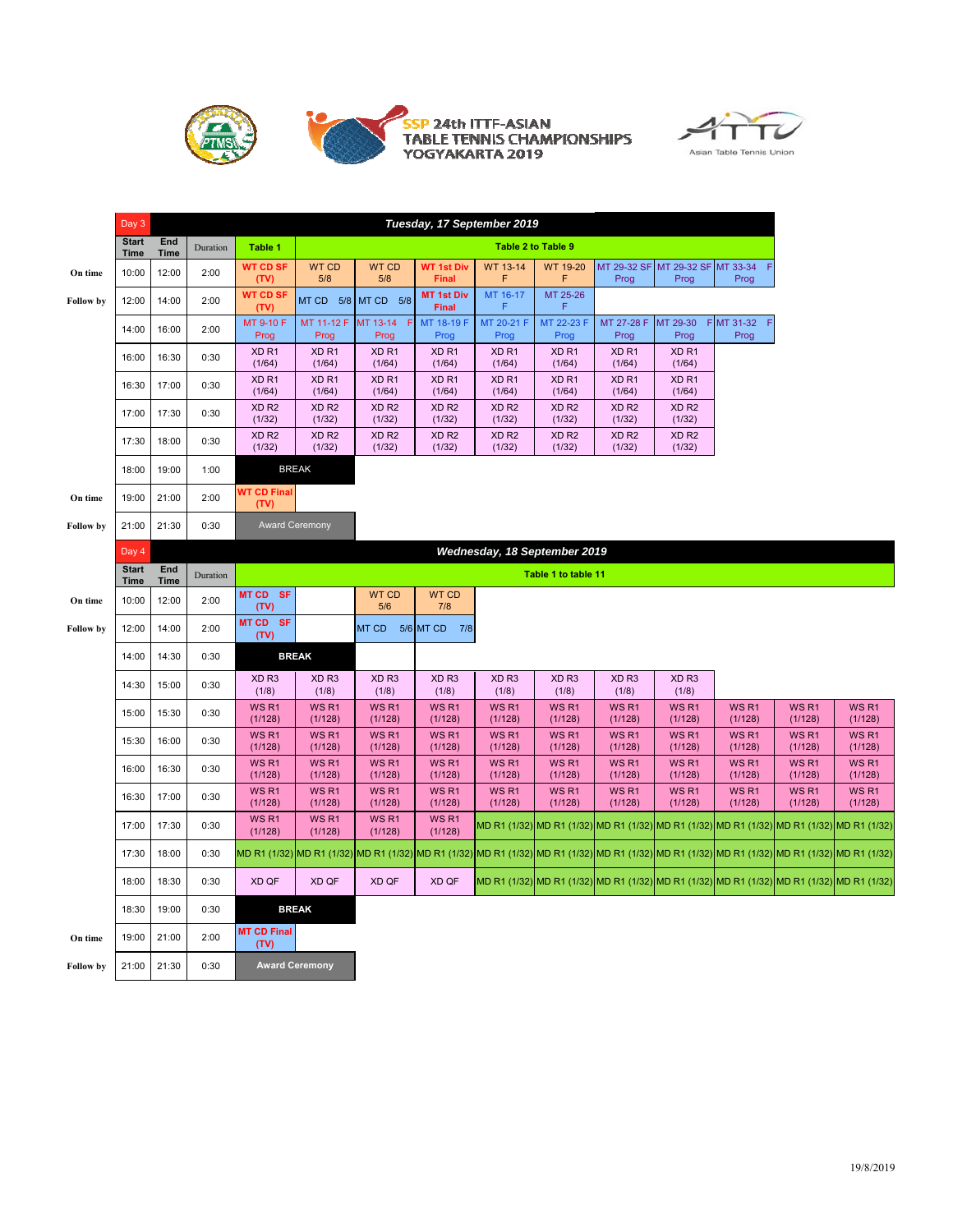



SSP 24th ITTF-ASIAN<br>TABLE TENNIS CHAMPIONSHIPS<br>YOGYAKARTA 2019



|                  | Day 5                       |                    |          |                             | Thursday, 19 September 2019 |                             |                                                                                                               |                             |                             |                             |                                                                                                                                                |                             |                             |                                                                                                                                                             |
|------------------|-----------------------------|--------------------|----------|-----------------------------|-----------------------------|-----------------------------|---------------------------------------------------------------------------------------------------------------|-----------------------------|-----------------------------|-----------------------------|------------------------------------------------------------------------------------------------------------------------------------------------|-----------------------------|-----------------------------|-------------------------------------------------------------------------------------------------------------------------------------------------------------|
|                  | <b>Start</b><br><b>Time</b> | End<br><b>Time</b> | Duration |                             |                             |                             |                                                                                                               |                             | Table 1 to Table 11         |                             |                                                                                                                                                |                             |                             |                                                                                                                                                             |
|                  | 10:00                       | 10:30              | 0:30     | WD <sub>R1</sub><br>(1/32)  | WD <sub>R1</sub><br>(1/32)  | WD <sub>R1</sub><br>(1/32)  | WD <sub>R1</sub><br>(1/32)                                                                                    | WD <sub>R1</sub><br>(1/32)  | WD <sub>R1</sub><br>(1/32)  | WD <sub>R1</sub><br>(1/32)  | WD <sub>R1</sub><br>(1/32)                                                                                                                     | WD <sub>R1</sub><br>(1/32)  | MS <sub>R1</sub><br>(1/256) | MS <sub>R1</sub><br>(1/256)                                                                                                                                 |
|                  | 10:30                       | 11:00              | 0:30     | WD <sub>R1</sub><br>(1/32)  | WD <sub>R1</sub><br>(1/32)  | WD <sub>R1</sub><br>(1/32)  | WD <sub>R1</sub><br>(1/32)                                                                                    | WD <sub>R1</sub><br>(1/32)  | WD <sub>R1</sub><br>(1/32)  | WD <sub>R1</sub><br>(1/32)  | WD <sub>R1</sub><br>(1/32)                                                                                                                     | MS <sub>R1</sub><br>(1/256) | MS <sub>R1</sub><br>(1/256) | MS <sub>R1</sub><br>(1/256)                                                                                                                                 |
|                  | 11:00                       | 11:30              | 0:30     |                             |                             |                             | MD R2 (1/16) MD R2 (1/16) MD R2 (1/16) MD R2 (1/16) MD R2 (1/16) MD R2 (1/16) MD R2 (1/16) MD R2 (1/16)       |                             |                             |                             |                                                                                                                                                | MS <sub>R1</sub><br>(1/256) | MS <sub>R1</sub><br>(1/256) |                                                                                                                                                             |
|                  | 11:30                       | 12:00              | 0:30     |                             |                             |                             | MD R2 (1/16) MD R2 (1/16) MD R2 (1/16) MD R2 (1/16) MD R2 (1/16) MD R2 (1/16) MD R2 (1/16) MD R2 (1/16) MD R2 |                             |                             |                             |                                                                                                                                                |                             |                             |                                                                                                                                                             |
|                  | 12:00                       | 12:30              | 0:30     | WD <sub>R2</sub><br>(1/16)  | WD <sub>R2</sub><br>(1/16)  | WD <sub>R2</sub><br>(1/16)  | WD <sub>R2</sub><br>(1/16)                                                                                    | WD <sub>R2</sub><br>(1/16)  | WD <sub>R2</sub><br>(1/16)  | WD <sub>R2</sub><br>(1/16)  | WD <sub>R2</sub><br>(1/16)                                                                                                                     |                             |                             |                                                                                                                                                             |
|                  | 12:30                       | 13:00              | 0:30     | WD <sub>R2</sub><br>(1/16)  | WD <sub>R2</sub><br>(1/16)  | WD <sub>R2</sub><br>(1/16)  | WD <sub>R2</sub><br>(1/16)                                                                                    | WD <sub>R2</sub><br>(1/16)  | WD <sub>R2</sub><br>(1/16)  | WD <sub>R2</sub><br>(1/16)  | WD <sub>R2</sub><br>(1/16)                                                                                                                     |                             |                             |                                                                                                                                                             |
|                  | 13:00                       | 13:30              | 0:30     | MS 1 (1/128)                | MS <sub>R2</sub><br>(1/128) | MS <sub>R2</sub><br>(1/128) | MS <sub>R2</sub><br>(1/128)                                                                                   | MS <sub>R2</sub><br>(1/128) | MS <sub>R2</sub><br>(1/128) | MS <sub>R2</sub><br>(1/128) | MS <sub>R2</sub><br>(1/128)                                                                                                                    | MS <sub>R2</sub><br>(1/128) | MS <sub>R2</sub><br>(1/128) | MS <sub>R2</sub><br>(1/128)                                                                                                                                 |
|                  | 13:30                       | 14:00              | 0:30     | MS <sub>R2</sub><br>(1/128) | MS <sub>R2</sub><br>(1/128) | MS <sub>R2</sub><br>(1/128) | MS <sub>R2</sub><br>(1/128)                                                                                   | MS <sub>R2</sub><br>(1/128) | MS <sub>R2</sub><br>(1/128) | MS <sub>R2</sub><br>(1/128) | MS <sub>R2</sub><br>(1/128)                                                                                                                    | MS <sub>R2</sub><br>(1/128) | MS <sub>R2</sub><br>(1/128) | MS <sub>R2</sub><br>(1/128)                                                                                                                                 |
|                  | 14:00                       | 14:30              | 0:30     | MS <sub>R2</sub><br>(1/128) | MS <sub>R2</sub><br>(1/128) | MS <sub>R2</sub><br>(1/128) | MS <sub>R2</sub><br>(1/128)                                                                                   | MS <sub>R2</sub><br>(1/128) | MS <sub>R2</sub><br>(1/128) | MS <sub>R2</sub><br>(1/128) | MS <sub>R2</sub><br>(1/128)                                                                                                                    | MS <sub>R2</sub><br>(1/128) | MS <sub>R2</sub><br>(1/128) | MS <sub>R2</sub><br>(1/128)                                                                                                                                 |
|                  | 14:30                       | 15:00              | 0:30     | MS <sub>R2</sub><br>(1/128) | MS <sub>R2</sub><br>(1/128) | MS <sub>R2</sub><br>(1/128) | MS <sub>R2</sub><br>(1/128)                                                                                   | MS <sub>R2</sub><br>(1/128) | MS <sub>R2</sub><br>(1/128) | MS <sub>R2</sub><br>(1/128) | MS <sub>R2</sub><br>(1/128)                                                                                                                    | MS <sub>R2</sub><br>(1/128) | MS <sub>R2</sub><br>(1/128) | MS <sub>R2</sub><br>(1/128)                                                                                                                                 |
|                  | 15:00                       | 15:30              | 0:30     | MS <sub>R2</sub><br>(1/128) | MS <sub>R2</sub><br>(1/128) | MS <sub>R2</sub><br>(1/128) | MS <sub>R2</sub><br>(1/128)                                                                                   | MS <sub>R2</sub><br>(1/128) | MS <sub>R2</sub><br>(1/128) | MS <sub>R2</sub><br>(1/128) | MS <sub>R2</sub><br>(1/128)                                                                                                                    | MS <sub>R2</sub><br>(1/128) | MS <sub>R2</sub><br>(1/128) | MS <sub>R2</sub><br>(1/128)                                                                                                                                 |
|                  | 15:30                       | 16:00              | 0:30     | MS <sub>R2</sub><br>(1/128) | MS <sub>R2</sub><br>(1/128) | MS <sub>R2</sub><br>(1/128) | MS <sub>R2</sub><br>(1/128)                                                                                   | MS <sub>R2</sub><br>(1/128) | MS <sub>R2</sub><br>(1/128) | MS <sub>R2</sub><br>(1/128) | MS <sub>R2</sub><br>(1/128)                                                                                                                    | MS <sub>R2</sub><br>(1/128) |                             |                                                                                                                                                             |
|                  | 16:00                       | 16:30              | 0:30     | WD <sub>R3</sub><br>(1/8)   | WD <sub>R3</sub><br>(1/8)   | WD <sub>R3</sub><br>(1/8)   | WD <sub>R3</sub><br>(1/8)                                                                                     | WD <sub>R3</sub><br>(1/8)   | WD <sub>R3</sub><br>(1/8)   | WD <sub>R3</sub><br>(1/8)   | WD <sub>R3</sub><br>(1/8)                                                                                                                      |                             |                             |                                                                                                                                                             |
|                  | 16:30                       | 17:00              | 0:30     | MD <sub>R3</sub><br>(8)     | $(1$ MD R3<br>(8)           | $(1$ MD R3<br>/8)           | $(1$ MD R3<br>(8)                                                                                             | $(1$ MD R3<br>/8)           | $(1$ MD R3<br>/8)           | $(1$ MD R3<br>/8)           | $(1$ MD R3<br>(1)<br>(8)                                                                                                                       |                             |                             |                                                                                                                                                             |
|                  | 17:00                       | 17:30              | 0:30     | WS <sub>R2</sub><br>(1/64)  | <b>WS R2</b><br>(1/64)      | WS <sub>R2</sub><br>(1/64)  | WS <sub>R2</sub><br>(1/64)                                                                                    | WS <sub>R2</sub><br>(1/64)  | WS <sub>R2</sub><br>(1/64)  | WS <sub>R2</sub><br>(1/64)  | WS <sub>R2</sub><br>(1/64)                                                                                                                     | WS <sub>R2</sub><br>(1/64)  | WS <sub>R2</sub><br>(1/64)  | WS <sub>R2</sub><br>(1/64)                                                                                                                                  |
|                  | 17:30                       | 18:00              | 0:30     | WS <sub>R2</sub><br>(1/64)  | WS <sub>R2</sub><br>(1/64)  | WS <sub>R2</sub><br>(1/64)  | WS <sub>R2</sub><br>(1/64)                                                                                    | WS <sub>R2</sub><br>(1/64)  | WS <sub>R2</sub><br>(1/64)  | WS <sub>R2</sub><br>(1/64)  | WS <sub>R2</sub><br>(1/64)                                                                                                                     | WS <sub>R2</sub><br>(1/64)  | WS <sub>R2</sub><br>(1/64)  | WS <sub>R2</sub><br>(1/64)                                                                                                                                  |
|                  | 18:00                       | 18:30              | 0:30     | WS <sub>R2</sub><br>(1/64)  | WS <sub>R2</sub><br>(1/64)  | WS <sub>R2</sub><br>(1/64)  | WS <sub>R2</sub><br>(1/64)                                                                                    | WS <sub>R2</sub><br>(1/64)  | WS <sub>R2</sub><br>(1/64)  | WS <sub>R2</sub><br>(1/64)  | WS <sub>R2</sub><br>(1/64)                                                                                                                     | WS <sub>R2</sub><br>(1/64)  | WS <sub>R2</sub><br>(1/64)  |                                                                                                                                                             |
| On time          | 18:30                       | 19:05              | 0:35     | XD SF                       |                             |                             |                                                                                                               |                             |                             |                             |                                                                                                                                                |                             |                             |                                                                                                                                                             |
| <b>Follow</b> by | 19:05                       | 19:40              | 0:35     | <b>XD SF</b>                |                             |                             |                                                                                                               |                             |                             |                             |                                                                                                                                                |                             |                             |                                                                                                                                                             |
| <b>Follow by</b> | 19:40                       | 20:15              | 0:35     |                             |                             |                             |                                                                                                               |                             |                             |                             |                                                                                                                                                |                             |                             | MS R3 (1/64) MS R3 (1/64) MS R3 (1/64) MS R3 (1/64) MS R3 (1/64) MS R3 (1/64) MS R3 (1/64) MS R3 (1/64) MS R3 (1/64) MS R3 (1/64) MS R3 (1/64) MS R3 (1/64) |
| <b>Follow</b> by | 20:15                       | 20:50              | 0:35     |                             |                             |                             |                                                                                                               |                             |                             |                             |                                                                                                                                                |                             |                             | MS R3 (1/64) MS R3 (1/64) MS R3 (1/64) MS R3 (1/64) MS R3 (1/64) MS R3 (1/64) MS R3 (1/64) MS R3 (1/64) MS R3 (1/64) MS R3 (1/64) MS R3 (1/64) MS R3 (1/64) |
| <b>Follow</b> by | 20:50                       | 21:25              | 0:35     |                             |                             |                             |                                                                                                               |                             |                             |                             | MS R3 (1/64) MS R3 (1/64) MS R3 (1/64) MS R3 (1/64) MS R3 (1/64) MS R3 (1/64) MS R3 (1/64) MS R3 (1/64) MS R3 (1/64) MS R3 (1/64) MS R3 (1/64) |                             |                             |                                                                                                                                                             |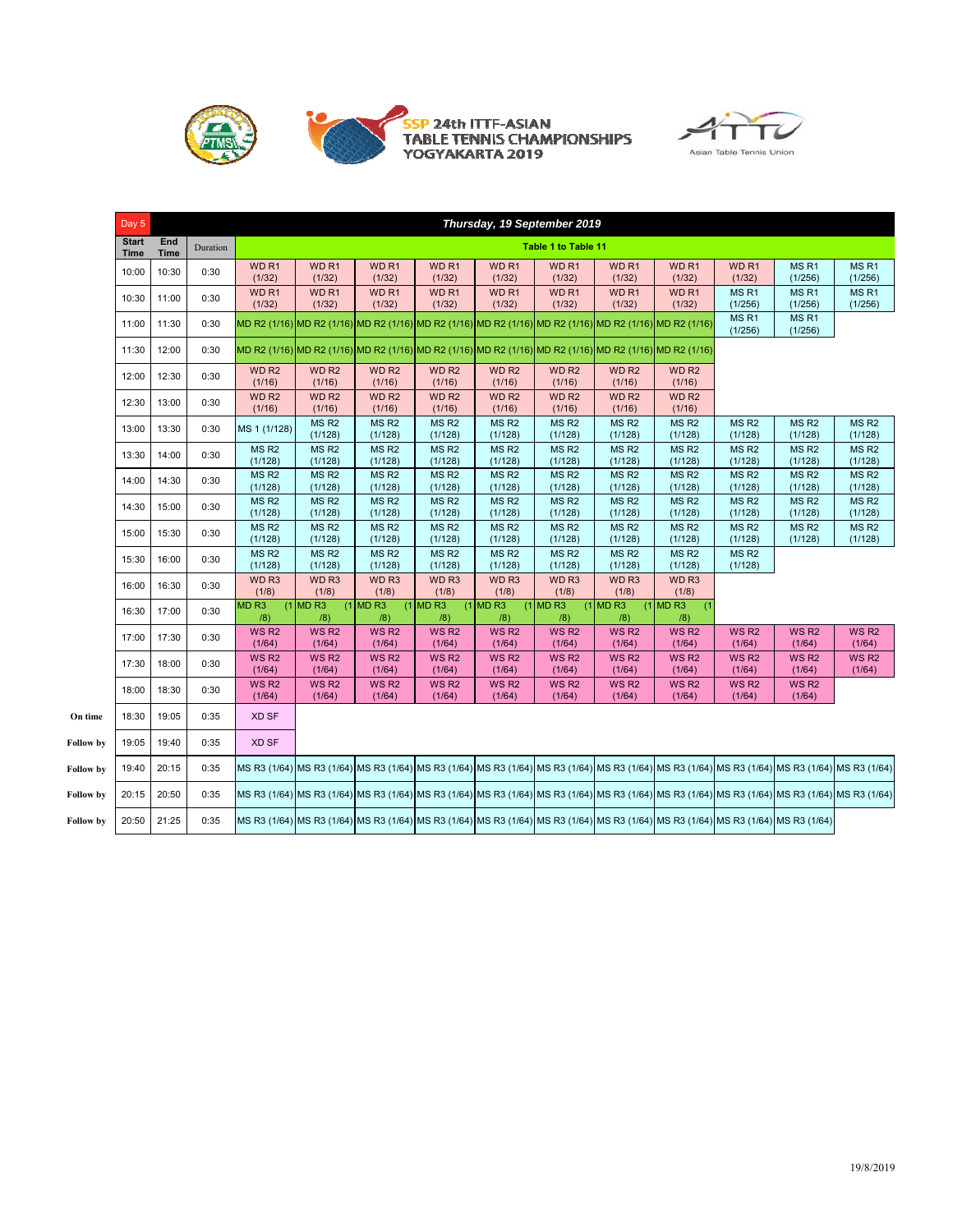



SSP 24th ITTF-ASIAN<br>TABLE TENNIS CHAMPIONSHIPS<br>YOGYAKARTA 2019



|                  | Day 6                |             |          | Friday, 20 September 2019  |                             |                             |                             |                            |                            |                            |                            |  |  |
|------------------|----------------------|-------------|----------|----------------------------|-----------------------------|-----------------------------|-----------------------------|----------------------------|----------------------------|----------------------------|----------------------------|--|--|
|                  | <b>Start</b><br>Time | End<br>Time | Duration |                            |                             |                             |                             | Table 1 to table 8         |                            |                            |                            |  |  |
|                  | 10:00                | 10:40       | 0:40     | WS <sub>R3</sub><br>(1/32) | WS R <sub>3</sub><br>(1/32) | WS <sub>R3</sub><br>(1/32)  | WS R <sub>3</sub><br>(1/32) | WS <sub>R3</sub><br>(1/32) | WS <sub>R3</sub><br>(1/32) | WS <sub>R3</sub><br>(1/32) | WS <sub>R3</sub><br>(1/32) |  |  |
|                  | 10:40                | 11:20       | 0:40     | WS <sub>R3</sub><br>(1/32) | WS <sub>R3</sub><br>(1/32)  | WS R <sub>3</sub><br>(1/32) | WS R <sub>3</sub><br>(1/32) | WS <sub>R3</sub><br>(1/32) | WS <sub>R3</sub><br>(1/32) | WS <sub>R3</sub><br>(1/32) | WS <sub>R3</sub><br>(1/32) |  |  |
|                  | 11:20                | 12:00       | 0:40     | MS <sub>R4</sub><br>(1/32) | MS <sub>R4</sub><br>(1/32)  | MS <sub>R4</sub><br>(1/32)  | MS <sub>R4</sub><br>(1/32)  | MS <sub>R4</sub><br>(1/32) | MS <sub>R4</sub><br>(1/32) | MS <sub>R4</sub><br>(1/32) | MS <sub>R4</sub><br>(1/32) |  |  |
|                  | 12:00                | 12:40       | 0:40     | MS <sub>R4</sub><br>(1/32) | MS <sub>R4</sub><br>(1/32)  | MS <sub>R4</sub><br>(1/32)  | MS <sub>R4</sub><br>(1/32)  | MS <sub>R4</sub><br>(1/32) | MS <sub>R4</sub><br>(1/32) | MS <sub>R4</sub><br>(1/32) | MS <sub>R4</sub><br>(1/32) |  |  |
|                  | 12:40                | 14:00       | 1:20     |                            | <b>BREAK</b>                |                             |                             |                            |                            |                            |                            |  |  |
|                  | 14:00                | 14:40       | 0:40     | <b>WD QF</b>               | <b>WD QF</b>                | <b>WD QF</b>                | <b>WD QF</b>                |                            |                            |                            |                            |  |  |
|                  | 14:40                | 15:20       | 0:40     | <b>MD QF</b>               | <b>MD QF</b>                | MD QF                       | MD QF                       |                            |                            |                            |                            |  |  |
|                  | 15:20                | 16:00       | 0:40     | WS <sub>R4</sub><br>(1/16) | WS R4<br>(1/16)             | WS <sub>R4</sub><br>(1/16)  | WS <sub>R4</sub><br>(1/16)  |                            |                            |                            |                            |  |  |
|                  | 16:00                | 16:40       | 0:40     | WS <sub>R4</sub><br>(1/16) | WS <sub>R4</sub><br>(1/16)  | WS <sub>R4</sub><br>(1/16)  | WS <sub>R4</sub><br>(1/16)  |                            |                            |                            |                            |  |  |
|                  | 16:40                | 17:20       | 0:40     | MS <sub>R5</sub><br>(1/16) | MS <sub>R5</sub><br>(1/16)  | MS <sub>R5</sub><br>(1/16)  | MS <sub>R5</sub><br>(1/16)  |                            |                            |                            |                            |  |  |
|                  | 17:20                | 18:00       | 0:40     | MS <sub>R5</sub><br>(1/16) | MS <sub>R5</sub><br>(1/16)  | MS <sub>R5</sub><br>(1/16)  | MS <sub>R5</sub><br>(1/16)  |                            |                            |                            |                            |  |  |
|                  | 18:00                | 18:30       | 0:30     |                            | <b>BREAK</b>                |                             |                             |                            |                            |                            |                            |  |  |
| On time          | 18:30                | 19:10       | 0:40     | WS QF                      | <b>WS QF</b>                |                             |                             |                            |                            |                            |                            |  |  |
| Follow by        | 19:10                | 19:50       | 0:40     | WS QF                      | WS QF                       |                             |                             |                            |                            |                            |                            |  |  |
| <b>Follow</b> by | 19:50                | 20:30       | 0:40     | MS QF                      | MS QF                       |                             |                             |                            |                            |                            |                            |  |  |
| Follow by        | 20:30                | 21:10       | 0:40     | MS QF                      | MS QF                       |                             |                             |                            |                            |                            |                            |  |  |
|                  | Day 7                |             |          |                            |                             |                             | Saturday, 21 September 2019 |                            |                            |                            |                            |  |  |
|                  | <b>Start</b><br>Time | End<br>Time | Duration | Table 1                    |                             |                             |                             |                            |                            |                            |                            |  |  |
| On time          | 13:00                | 13:40       | 0:40     | <b>MD SF</b>               |                             |                             |                             |                            |                            |                            |                            |  |  |
| Follow-by        | 13:40                | 14:20       | 0:40     | <b>MD SF</b>               |                             |                             |                             |                            |                            |                            |                            |  |  |
| Follow-by        | 14:20                | 15:00       | 0:40     | <b>WS SF</b>               |                             |                             |                             |                            |                            |                            |                            |  |  |
| Follow-by        | 15:00                | 15:40       | 0:40     | <b>WS SF</b>               |                             |                             |                             |                            |                            |                            |                            |  |  |
|                  | 15:40                | 18:00       | 2:20     |                            | <b>BREAK</b>                |                             |                             |                            |                            |                            |                            |  |  |
| On time          | 18:00                | 18:45       | 0:45     | XD F                       |                             |                             |                             |                            |                            |                            |                            |  |  |
| Follow-by        | 18:45                | 19:00       | 0:15     |                            |                             | <b>Award Ceremony XD</b>    |                             |                            |                            |                            |                            |  |  |
| Follow-by        | 19:00                | 19:45       | 0:45     | MD <sub>F</sub>            |                             |                             |                             |                            |                            |                            |                            |  |  |
| Follow-by        | 19:45                | 20:00       | 0:15     |                            |                             | <b>Award Ceremony MD</b>    |                             |                            |                            |                            |                            |  |  |
| Follow-by        | 20:00                | 20:45       | 0:45     | WS F                       |                             |                             |                             |                            |                            |                            |                            |  |  |
| Follow-by        | 20:45                | 21:00       | 0:15     |                            |                             | <b>Award Ceremony WS</b>    |                             |                            |                            |                            |                            |  |  |
|                  |                      |             |          |                            |                             |                             |                             |                            |                            |                            |                            |  |  |